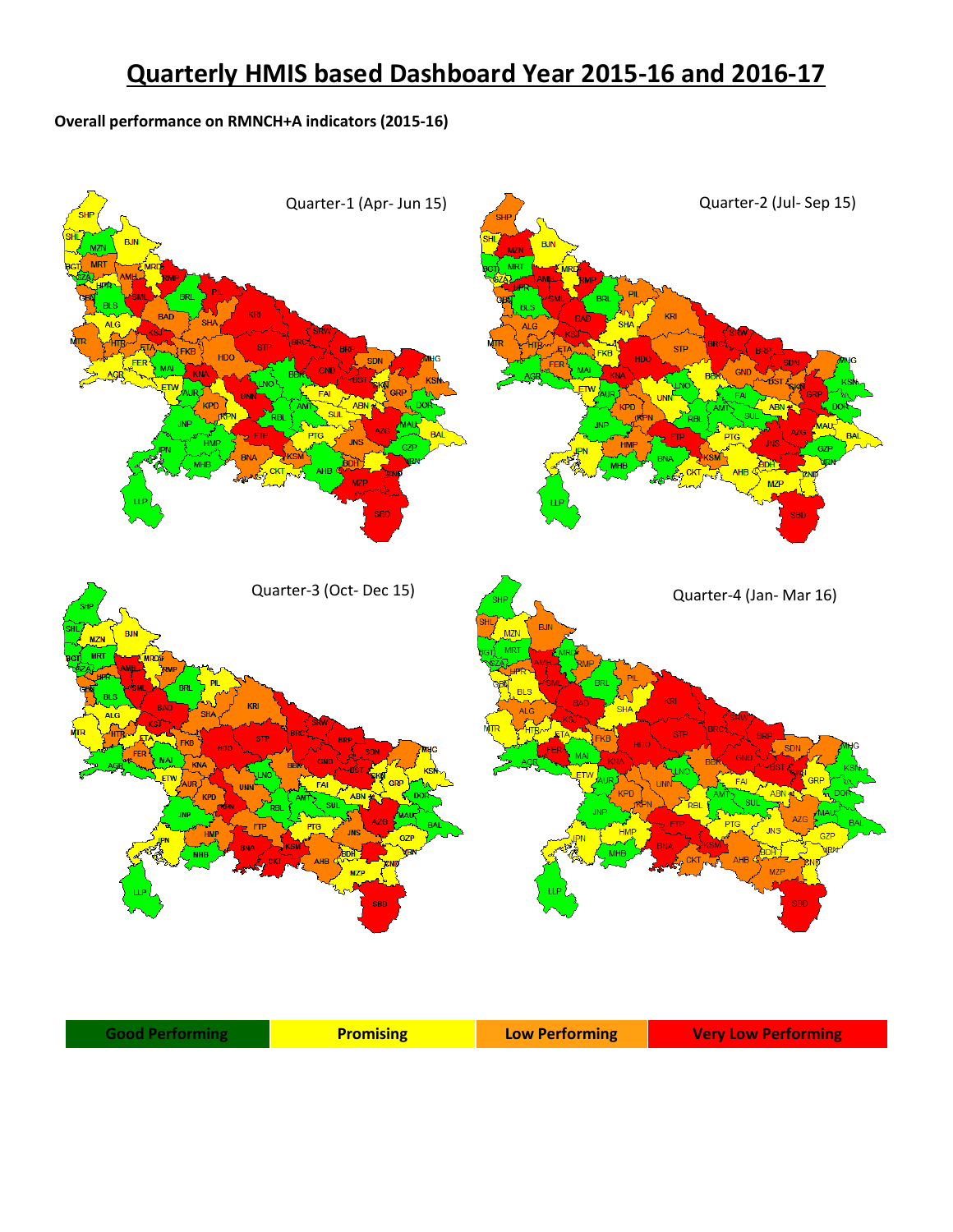## **HMIS based Dashboard for Quarter 1 & 2, Year 2016-17**

## **Overall Performance on RMNCH+A Indicators**



**April - Jun 2016 (Year 16-17) Jul - Sep 2016 (Year 16-17)**

| <b>Good Performing</b> | <b>Promising</b> | Low Performing | <b>Very Low Performing</b> |
|------------------------|------------------|----------------|----------------------------|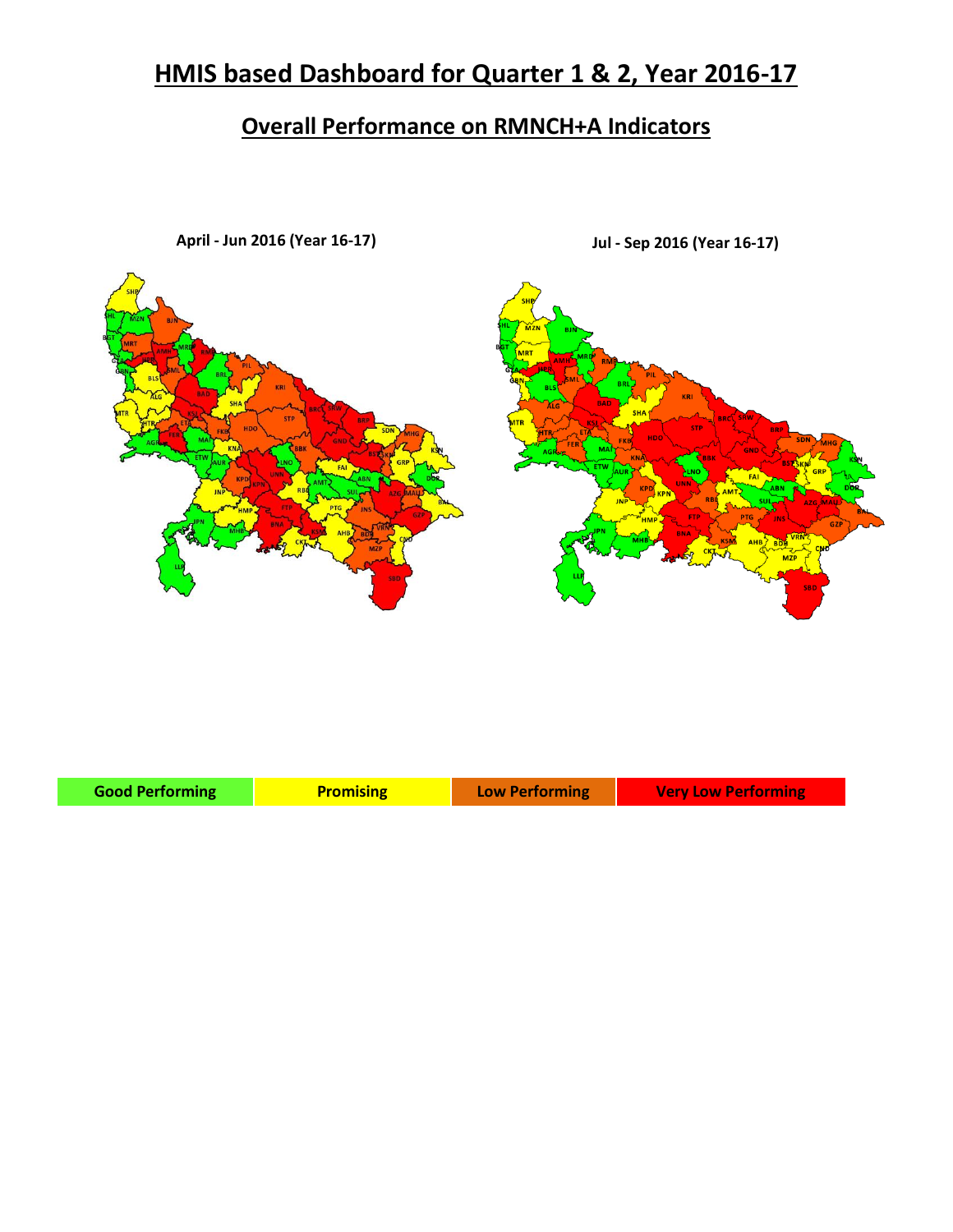| Average Index values - Component wise (HMIS)     |                     |                      |                              |                   |                |                                          |
|--------------------------------------------------|---------------------|----------------------|------------------------------|-------------------|----------------|------------------------------------------|
| Uttar Pradesh- Quarter-2, (Jul 2016 to Sep 2016) |                     |                      |                              |                   |                |                                          |
| SN                                               | <b>Districts</b>    | <b>Overall Index</b> | 1. Reproductive age<br>group | 2. Pregnancy Care | 3. Child Birth | 4. Postnatal mother and<br>new born Care |
| $\mathbf{1}$                                     | Agra                | 0.5817               | 0.5338                       | 0.5551            | 0.3900         | 0.7522                                   |
| $\overline{2}$                                   | Aligarh             | 0.3690               | 0.3629                       | 0.2678            | 0.3489         | 0.4860                                   |
| 3                                                | Allahabad           | 0.3849               | 0.2745                       | 0.3351            | 0.1586         | 0.6368                                   |
| 4                                                | Ambedkar Nagar      | 0.4500               | 0.4309                       | 0.2714            | 0.5088         | 0.6048                                   |
| 5                                                | Auraiya             | 0.4529               | 0.6667                       | 0.3534            | 0.1693         | 0.5945                                   |
| 6                                                | Azamgarh            | 0.3000               | 0.0429                       | 0.2765            | 0.2704         | 0.4955                                   |
| $\overline{7}$                                   | Bagpat              | 0.4322               | 0.2883                       | 0.3695            | 0.1622         | 0.7431                                   |
| 8                                                | Bahraich            | 0.2845               | 0.3048                       | 0.1420            | 0.2378         | 0.4429                                   |
| 9                                                | <b>Ballia</b>       | 0.3626               | 0.1250                       | 0.2149            | 0.4038         | 0.6283                                   |
| 10                                               | Balrampur           | 0.2605               | 0.2382                       | 0.1792            | 0.1841         | 0.4009                                   |
| 11                                               | Banda               | 0.3196               | 0.4563                       | 0.1834            | 0.2607         | 0.4092                                   |
| 12                                               | Barabanki           | 0.3008               | 0.3173                       | 0.2191            | 0.2595         | 0.3973                                   |
| 13                                               | <b>Bareilly</b>     | 0.4211               | 0.3237                       | 0.4030            | 0.1359         | 0.6687                                   |
| 14                                               | Basti               | 0.2596               | 0.3616                       | 0.0772            | 0.1771         | 0.4303                                   |
| 15                                               | Bijnor              | 0.4159               | 0.4962                       | 0.2386            | 0.3362         | 0.5928                                   |
| 16                                               | <b>Budaun</b>       | 0.2886               | 0.2744                       | 0.2165            | 0.2001         | 0.4224                                   |
| 17                                               | Bulandshahar        | 0.4116               | 0.3150                       | 0.3100            | 0.2558         | 0.6646                                   |
| 18                                               | CSM Nagar           | 0.3901               | 0.2706                       | 0.3683            | 0.3118         | 0.5306                                   |
| 19                                               | Chandauli           | 0.4029               | 0.2881                       | 0.2960            | 0.3678         | 0.5996                                   |
| 20                                               | Chitrakoot          | 0.3949               | 0.3594                       | 0.3695            | 0.4518         | 0.4075                                   |
| 21                                               | Deoria              | 0.4449               | 0.3033                       | 0.3091            | 0.4968         | 0.6344                                   |
| 22                                               | Etah                | 0.3634               | 0.4029                       | 0.2141            | 0.0931         | 0.6512                                   |
| 23                                               | Etawah              | 0.4321               | 0.4224                       | 0.1731            | 0.6247         | 0.5814                                   |
| 24                                               | Faizabad            | 0.3858               | 0.3736                       | 0.2633            | 0.3319         | 0.5481                                   |
| 25                                               | Farrukhabad         | 0.3457               | 0.3287                       | 0.2628            | 0.2203         | 0.5141                                   |
| 26                                               | Fatehpur            | 0.3190               | 0.2419                       | 0.4064            | 0.1834         | 0.3593                                   |
| 27                                               | Firozabad           | 0.3386               | 0.2857                       | 0.3184            | 0.3006         | 0.4134                                   |
| 28                                               | Gautam Buddha Nagar | 0.3938               | 0.3691                       | 0.3253            | 0.5451         | 0.3863                                   |
| 29                                               | Ghaziabad           | 0.4747               | 0.2545                       | 0.3485            | 0.5201         | 0.7056                                   |
| 30                                               | Ghazipur            | 0.3589               | 0.2982                       | 0.2350            | 0.2560         | 0.5809                                   |
| 31                                               | Gonda               | 0.2946               | 0.3665                       | 0.1055            | 0.2159         | 0.4877                                   |
| 32                                               | Gorakhpur           | 0.3897               | 0.2240                       | 0.3010            | 0.2945         | 0.6351                                   |
| 33                                               | Hamirpur            | 0.3978               | 0.3427                       | 0.2887            | 0.5437         | 0.4525                                   |
| 34                                               | Hapur               | 0.2728               | 0.1272                       | 0.1799            | 0.0115         | 0.6098                                   |
| 35                                               | Hardoi              | 0.3275               | 0.3460                       | 0.2460            | 0.2267         | 0.4586                                   |
| 36                                               | Hathras             | 0.3659               | 0.4284                       | 0.3991            | 0.2305         | 0.3763                                   |
| 37                                               | Jalaun              | 0.4021               | 0.3174                       | 0.3066            | 0.4353         | 0.5284                                   |
| 38                                               | Jaunpur             | 0.3190               | 0.1077                       | 0.3513            | 0.1645         | 0.5063                                   |
| 39                                               | Jhansi              | 0.4307               | 0.4127                       | 0.2587            | 0.4187         | 0.6205                                   |